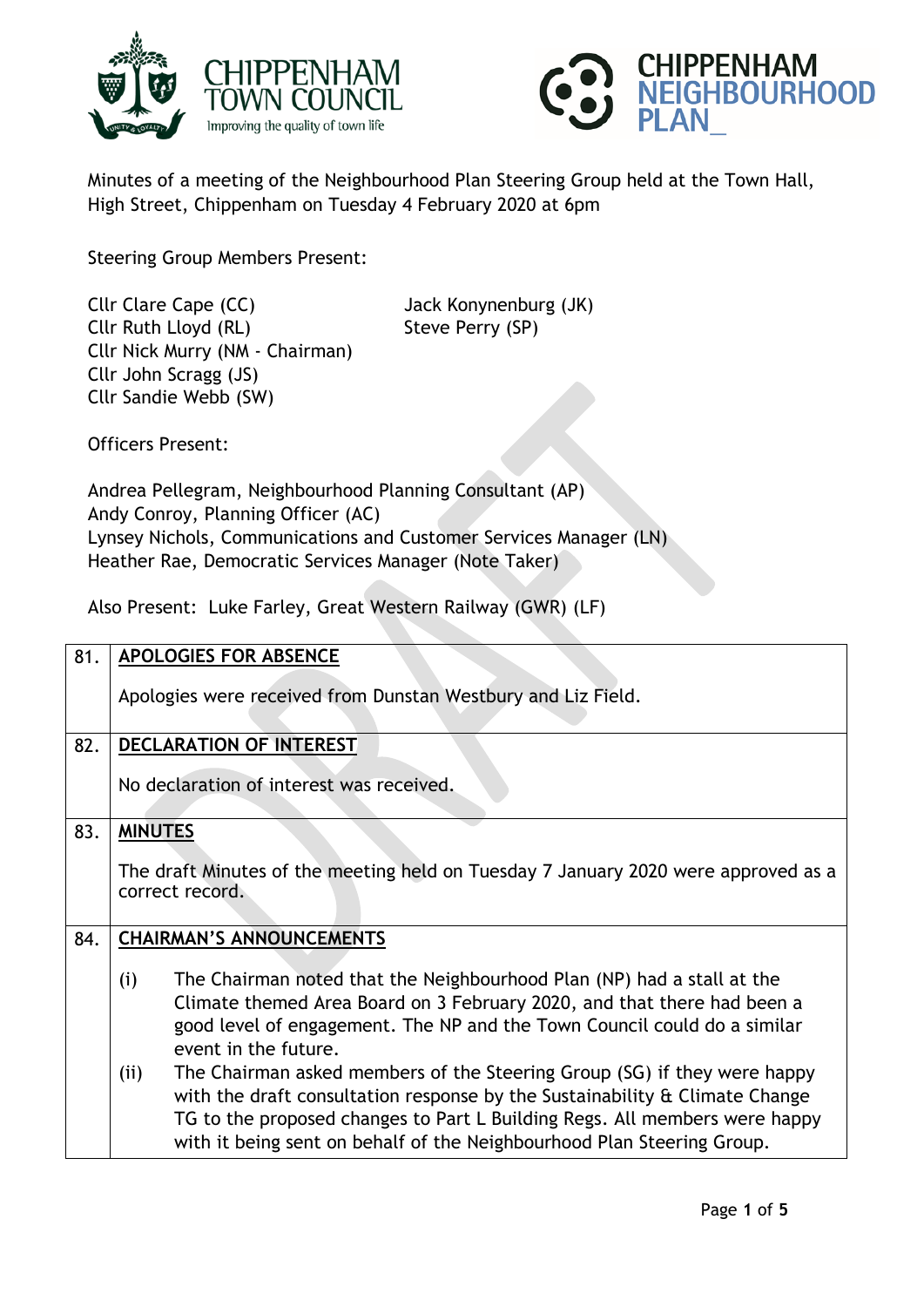|     | The Chairman noted that the Government had brought forward the ban on the<br>(iii)<br>sale of fossil fuel cars to 2035 but the rest of Europe is 2030.                                                                                                                                                                                                                                                                                                                                                                                                                                                                                                     |
|-----|------------------------------------------------------------------------------------------------------------------------------------------------------------------------------------------------------------------------------------------------------------------------------------------------------------------------------------------------------------------------------------------------------------------------------------------------------------------------------------------------------------------------------------------------------------------------------------------------------------------------------------------------------------|
|     | JS joined the meeting                                                                                                                                                                                                                                                                                                                                                                                                                                                                                                                                                                                                                                      |
| 85. | PRESENTATION ON CHIPPENHAM STATION HUB                                                                                                                                                                                                                                                                                                                                                                                                                                                                                                                                                                                                                     |
|     | The SG received a presentation from Luke Farley, Assistant Regional Development<br>Manager at Great Western Railway (GWR). He shared the current plans for the<br>Station Hub with the SG but noted they hadn't been released publicly yet.                                                                                                                                                                                                                                                                                                                                                                                                                |
|     | The plans for Station Square are the result of consultation that took place last year.<br>The size of the short stay car park will be slightly reduced by 5/7 spaces but the<br>entrance will be widened. The taxi rank would be moved and slightly smaller and<br>there would be covered bike storage provision.                                                                                                                                                                                                                                                                                                                                          |
|     | JK questioned whether there would be landscaping and trees included and<br>highlighted that the area needs to be well designed. LF noted these finer details<br>were to be decided, but that there are heritage assets that can be preserved and<br>enhanced. LF stated that there are still things that are needed such as electric car<br>charging points but they are costly and need to be resourced.                                                                                                                                                                                                                                                  |
|     | LF explained the current options for the north side of the station, it was noted that<br>Network Rail are continuing their plan to put in new lift with disabled parking<br>provision. It was noted that funding stops in 2021 and GWR need to ensure<br>deliverability before confirming plans. There could be a long term plan to keep the<br>north side access to the station pedestrianised but that would not be part of this<br>development.                                                                                                                                                                                                         |
|     | The next steps of the project include working on the detailed design for Station<br>Square and working on the north side proposal for 2021 as well as a proposal and<br>delivery for electric car charging. CC questioned what the status of plans was for car<br>charging provision and whether this could be increased. LF explained that under a<br>new franchise they are negotiating with the government and should know more in the<br>next few weeks, it was confirmed that some ducting would be put in so that<br>electricity points can be added later. By the end of March they will know what can<br>be done and can think about the approach. |
|     | NM asked whether there would be any more consultation. LF confirmed there will be<br>an opportunity to comment on detailed design, but this won't be as extensive as<br>previous consultations. AP noted that the LEP are doing improvements in the area<br>and questioned whether they were paying for this. LF confirmed they are and that<br>GWR are sourcing more funding. Money is available for electric car charging but runs<br>out in 2021, GWR cannot confirm deliverability. NM will discuss this further with Rory<br>Bowen and GWR. LF offered to come back to the SG for an update in Spring.                                                |
|     | AP asked if GWR need any policies from the NPSG. LF identified their previous<br>challenges with conservation issues.                                                                                                                                                                                                                                                                                                                                                                                                                                                                                                                                      |
|     | CC questioned whether there were plans for the existing cafe to have any seating<br>areas on the platform side of the ticket barriers as there is no café or toilet provision<br>past the barriers. LF explained that toilet provision had been noted previously and<br>that seating would be placed on the platform side for the existing café but there                                                                                                                                                                                                                                                                                                  |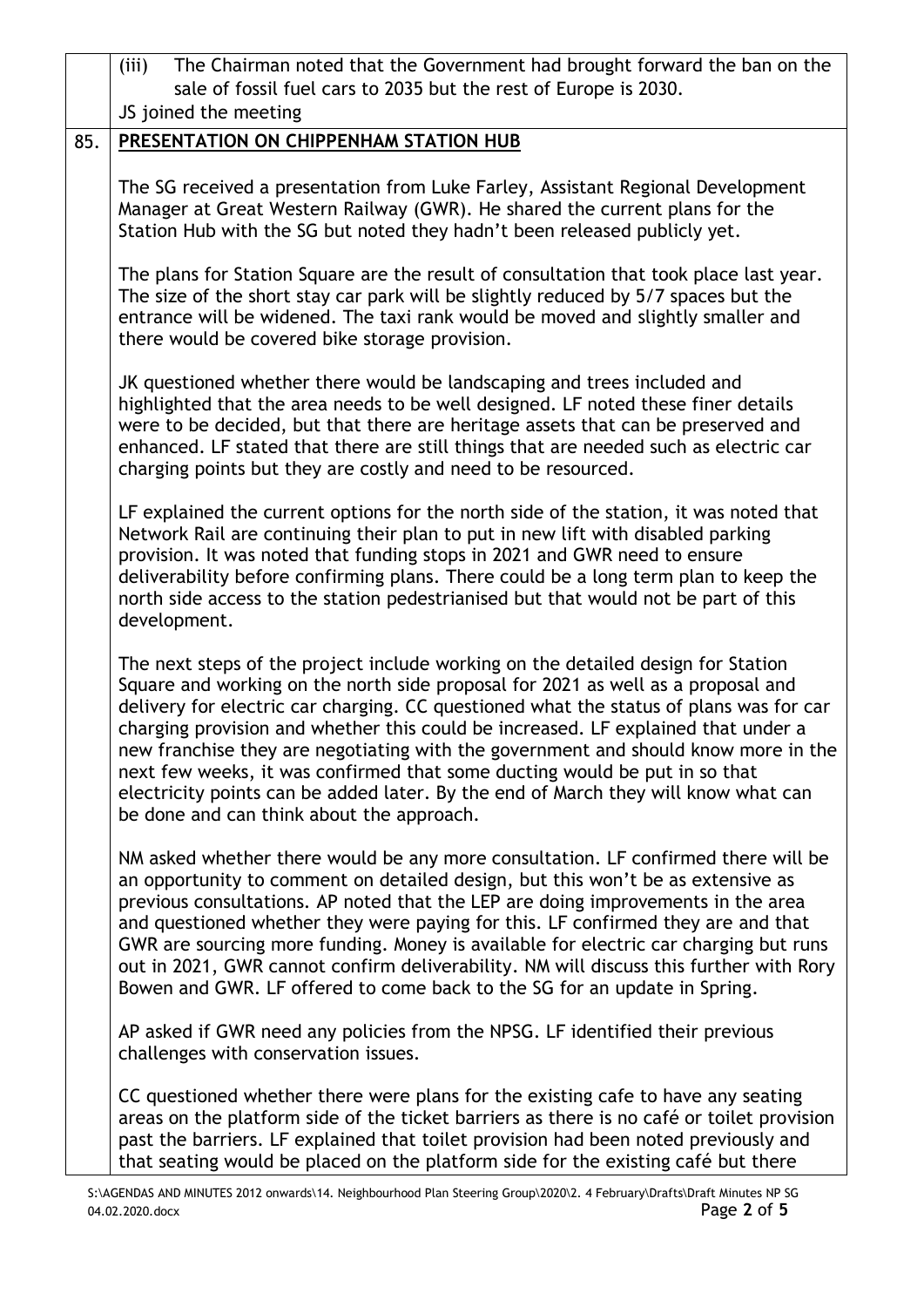|     | were no plans for anything to be located past the ticket barriers. The lack of<br>provisions was noted by LF.                                                                                                                                                                                                                                                                        |
|-----|--------------------------------------------------------------------------------------------------------------------------------------------------------------------------------------------------------------------------------------------------------------------------------------------------------------------------------------------------------------------------------------|
| 86. | <b>TOPIC GROUP MEMBERSHIP CHANGES</b>                                                                                                                                                                                                                                                                                                                                                |
|     | An updated Topic Group Membership List was noted with one additional member to<br>the Housing TG and one resigned from the Community Infrastructure TG.                                                                                                                                                                                                                              |
| 87. | <b>TOPIC GROUP SURVEY QUESTIONS</b>                                                                                                                                                                                                                                                                                                                                                  |
|     | NPSG members discussed the survey questions that had been suggested by the TGs<br>and made amendments where necessary.                                                                                                                                                                                                                                                               |
|     | It was noted that the Economy TG are doing a separate survey for businesses, and<br>Community Infrastructure for venue providers. The survey will be run by Community<br>First Oxfordshire and LN will market this through the Town Council channels. AC/AP<br>will check whether AECOM would like any specific questions included to assist with<br>their Housing Needs Assessment. |
|     | CC suggested it needs to be made clear at the start of the survey that the respondent<br>will they be answering on behalf of themselves only. NM suggested adding in an<br>explanation line underneath each question heading - e.g. to explain the term<br>'community infrastructure'.                                                                                               |
|     | NM shared questions on behalf of Sustainability Topic Group, which had been drafted<br>by the Centre for Sustainable Energy.                                                                                                                                                                                                                                                         |
|     | <b>Actions:</b>                                                                                                                                                                                                                                                                                                                                                                      |
|     | AP and AC to produce revised survey questions and circulate to the NPSG for<br>final approval before circulating to Community First Oxfordshire.                                                                                                                                                                                                                                     |
| 88. | <b>ACTIONS FROM TOPIC GROUP MEETINGS</b>                                                                                                                                                                                                                                                                                                                                             |
|     | JK reported on the Town Centre TG:<br>They had not met since the last SG meeting but the next meeting would be on<br>Tuesday 11 February.<br>Bath Rd/Bridge Centre masterplan had been well received at Full Council.<br>Next stage is to speak to Wiltshire Council and draft bullet points for design                                                                              |
|     | code.<br>Good progress on surveying 60 shop fronts. Will then decide how to use data.<br>Public Realm Improvements - some included in Bath Rd, Bridge Centre. Area<br>around War Memorial will be looked at next.<br>Residential use above shops should be straight forward.<br>٠<br>Have not yet started River Route but will work with CC and Green<br>$\bullet$                   |
|     | Infrastructure TG.<br>Reviewing Conservation Area Appraisal in progress - also identifying non-<br>$\bullet$<br>designated heritage aspects to protect buildings that aren't listed.<br>AC wrote to Civic Society regarding issue at Full Council for them to get<br>$\bullet$<br>involved but had not heard back. JS noted the committee were meeting soon.                         |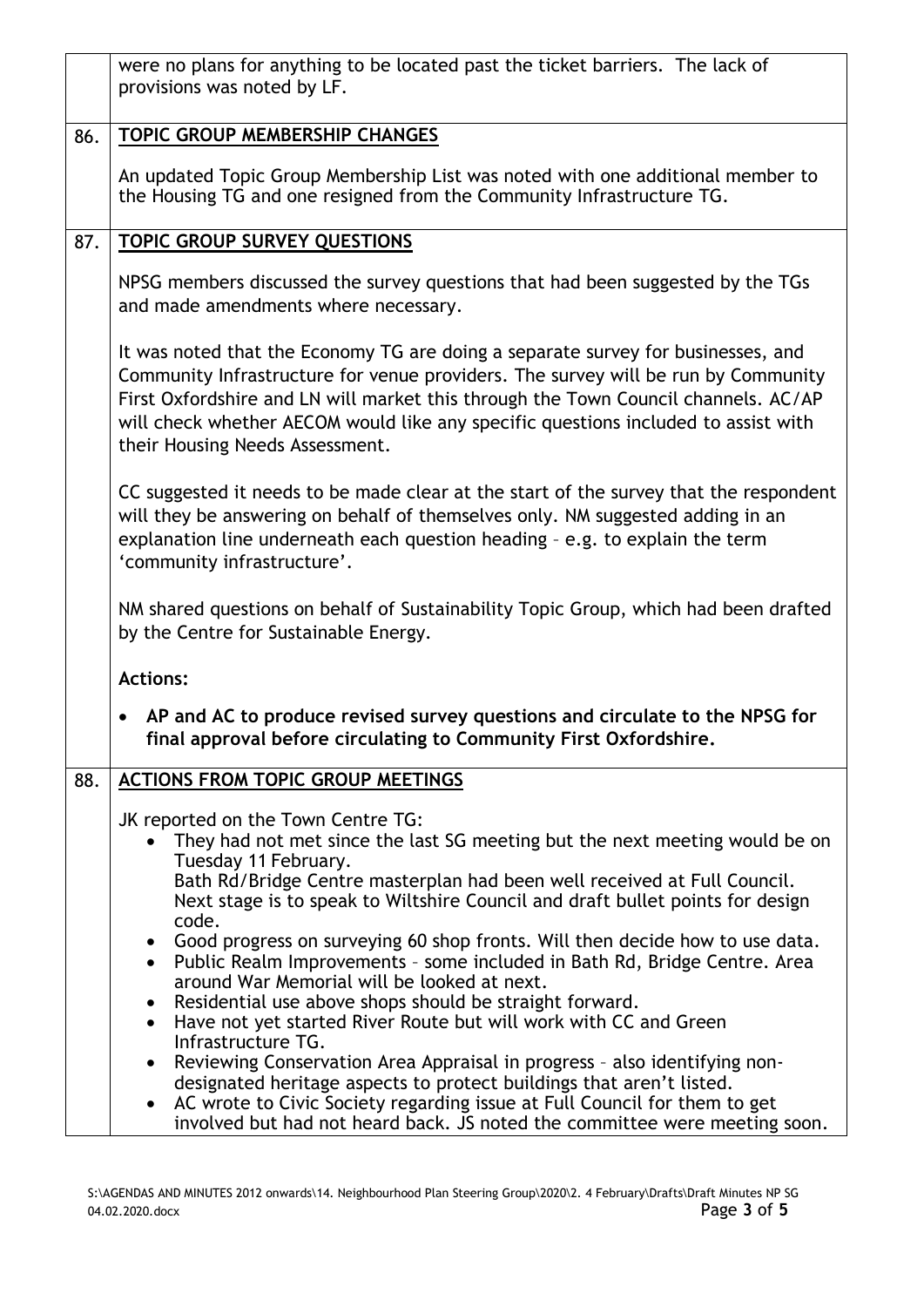AP agreed to contact Andrew Tubb to present to next Steering Group meeting about what they had accomplished in terms of public realm improvements in Cirencester.

SP reported on the Housing TG:

- Agreed final leaflet for Housing Workshops, printed and has been distributed around Charter Rd Estate
- AP/AC suggested using method used at Area Board yesterday for more interactive workshop, using post it notes for comments. AP will send email explaining process.
- Registration form needed at the Housing Workshops and box for if they agree to sign up to mailing list.
- One of the TG Members had started drawing up design code.
- Will discuss and review Housing Workshops as they take place.
- AP will write a report following Workshops.

JS reported on the Transport TG:

- Wasn't present at latest group short of info.
- AC did attend, only 4 Members were present.
- JS Sub-Topic Group has been developing a paper on bus linkages, routes and shelters.
- NM met an officer at Wiltshire Council who deals with public transport and will share contact with JS to investigate.
- CC noted the public then have to be encouraged to make use of services.

CC reported on the Green Infrastructure TG:

- Representatives from the Green Infrastructure TG going to 2 of the Housing Workshops.
- Continuing work on mapping and auditing green spaces.
- At the Area Board event the NP stall with map was successful in getting public to identify green spaces important to them.
- Tree planting: have tried to contact WC, NM will put in touch with an Officer for advice on tree planting policy.
- Biodiversity: looking at other Neighbourhood Plans to see what's included and checklist for that.
- WC Cabinet policy approved about bats and newts.
- Standards with Natural England: has not progressed any further.
- Is WC doing own Green Infrastructure plan? AC confirmed they will be and will get an update from them at the next liaison meeting. NM noted importance of green corridors.
- Social justice around green space: they have not found evidence of correlation in deprivation and green space.
- Next meeting will be  $18<sup>th</sup>$  Feb.

NM reported on the Sustainability & Climate Change TG:

- Met last Saturday, draft policies for sustainable development include a 3 stage policy, ask for improvement in energy efficiency which achieves carbon avoidance. What you can't avoid, have to generate on site. What hasn't been made carbon neutral, usually money goes into fund, and generates off site.
- One TG Member looking at other NP policies to try and get details.
- One TG Member looking at stand-alone renewable policies. Will include supportive arguments.
- Conservation areas and listed buildings are overly restrictive. There are some types of double glazing and solar panels that can be achieved whilst preserving the building/area.